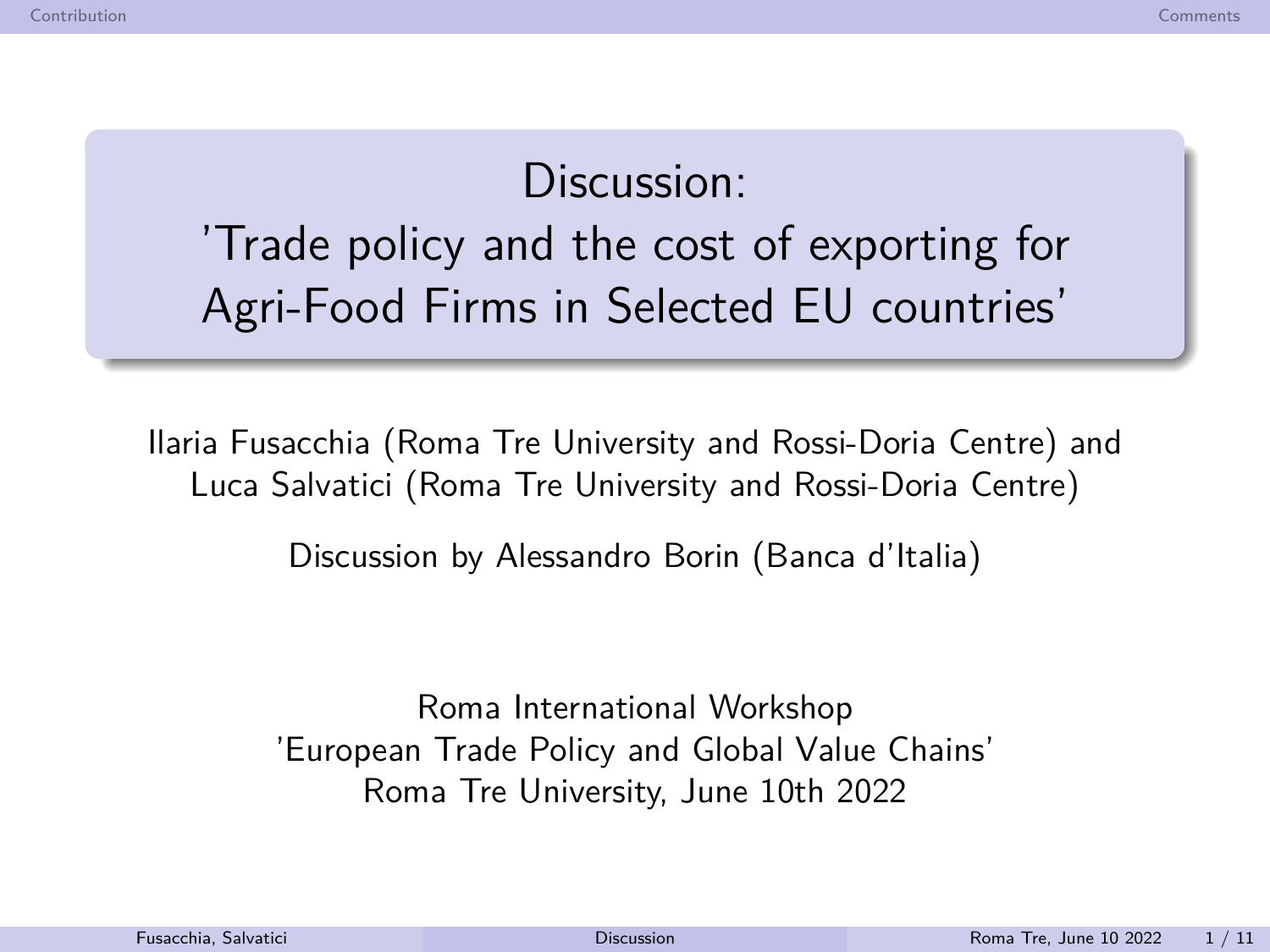# <span id="page-1-0"></span>Contribution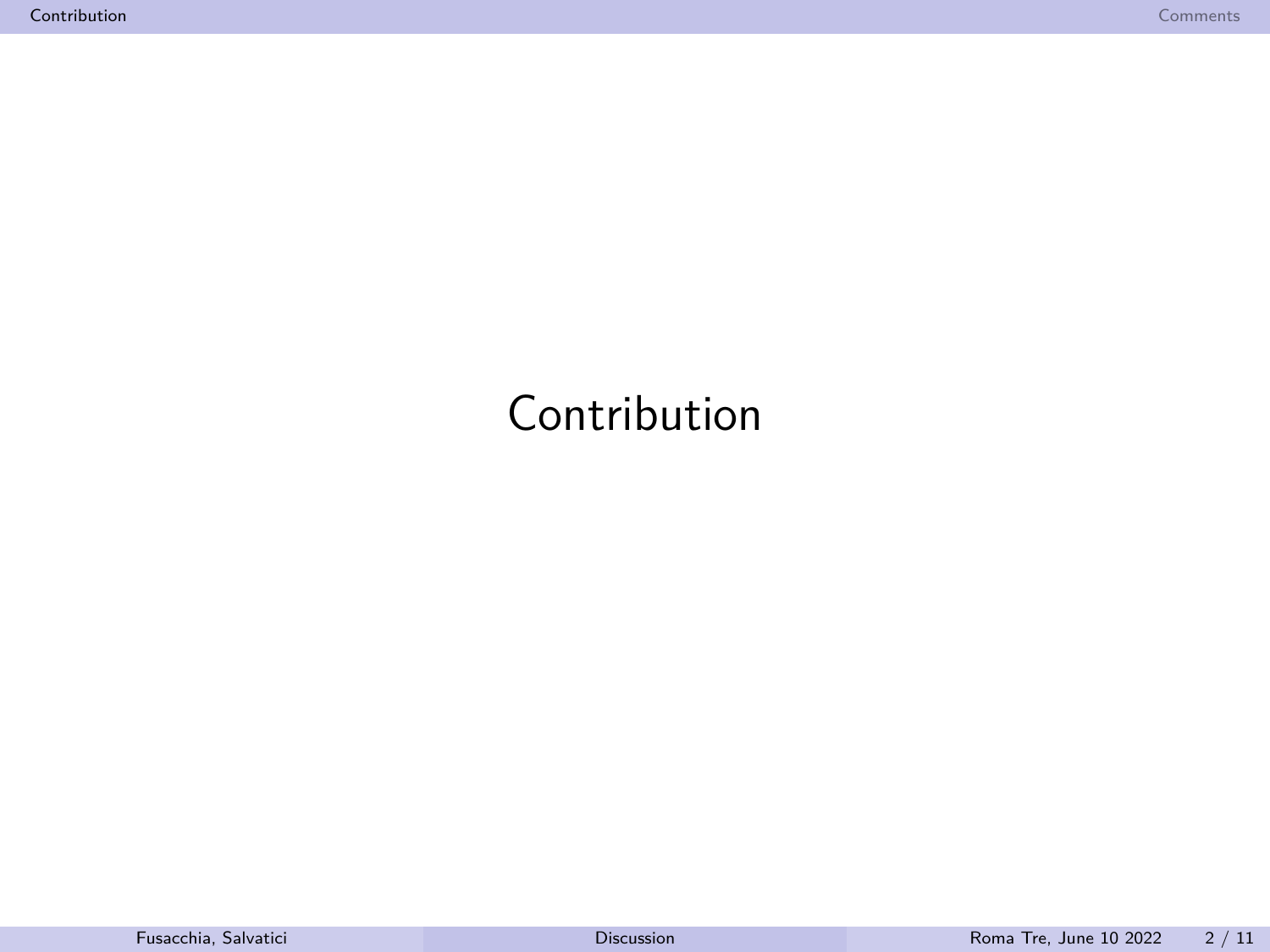#### Contribution

- Integrating different modeling tools and data sources to account for production inter-dependencies through GVCs in specific sectors;
- Using a model-based general-equilibrium approach to assess trade policy;
- Providing novel indicators of tariff protection in the agricultural sector aiming to take into account import dependencies via GVCs;
- The proposed approach offers broad scope for trade policy applications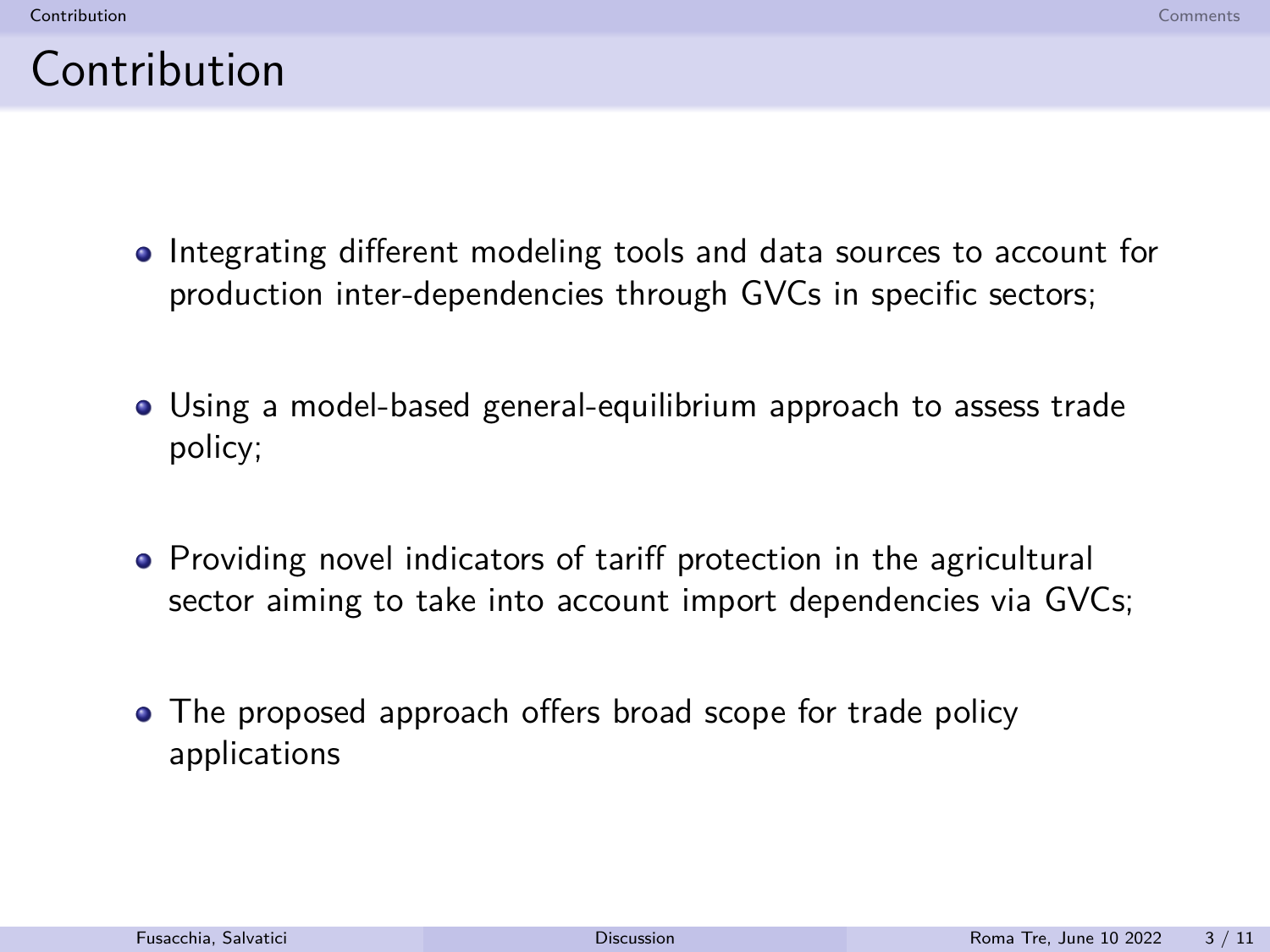#### <span id="page-3-0"></span>Comments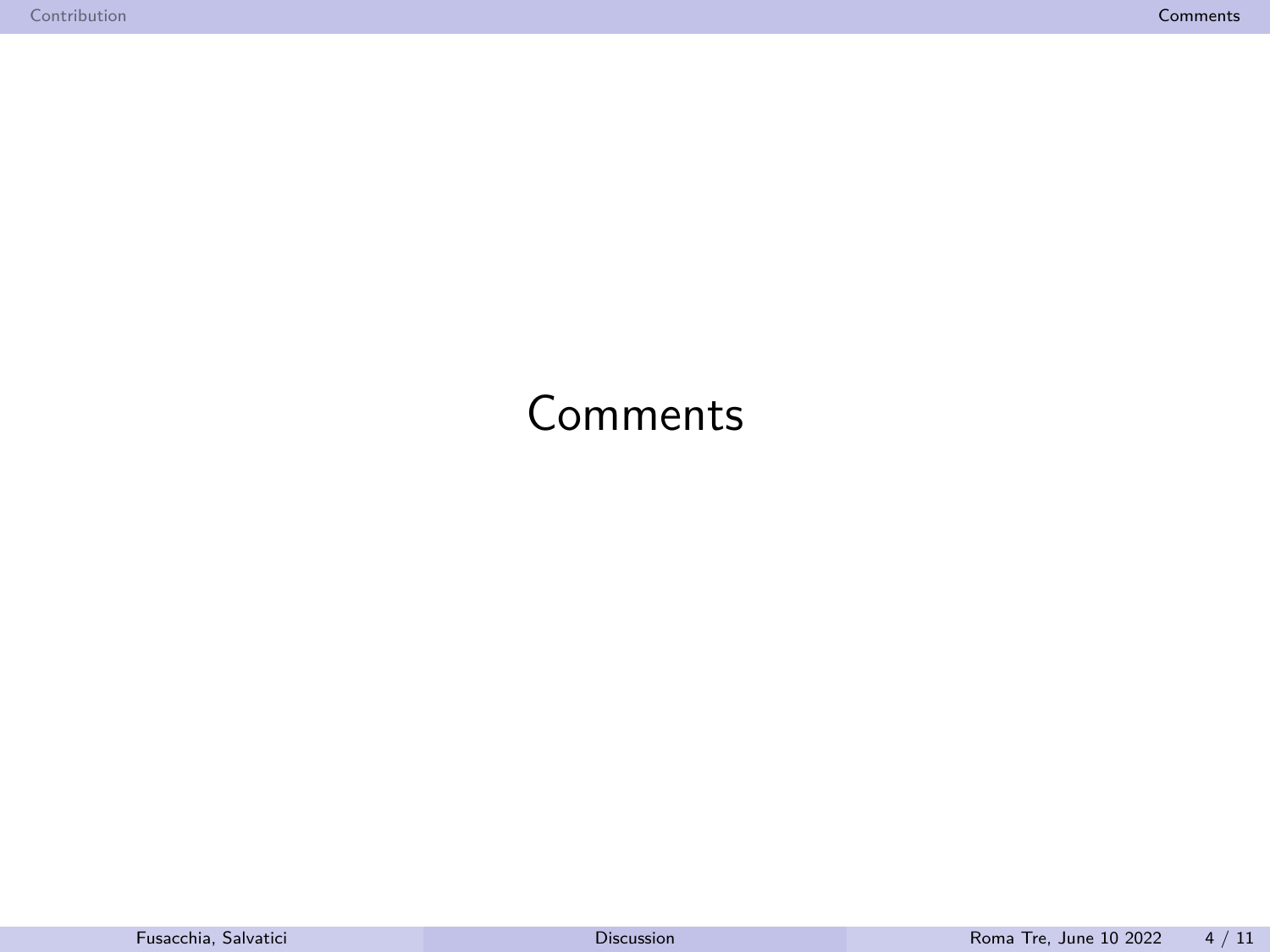- The GTAP-VA model is rather complex (e.g. many markets, sectors, countries, agents, I-O linkages, etc.), its features have to be illustrated more clearly to understand the economic mechanisms and channels that may influence the proposed indicators  $\rightarrow$  graphical representations? comparison with standard quantitative trade model (e.g. Caliendo and Parro, 2015)?
- Extensions aiming at taking into account I-O production linkages and including specific agricultural productions has to be explained in more details (e.g. relaxation of proportionality assumptions)  $\rightarrow$  main differences with respect to standard ICIO tables (WIOD, TiVA, etc.)
- The wording can be simplified (e.g. countries vs regions, products vs sectors, etc.)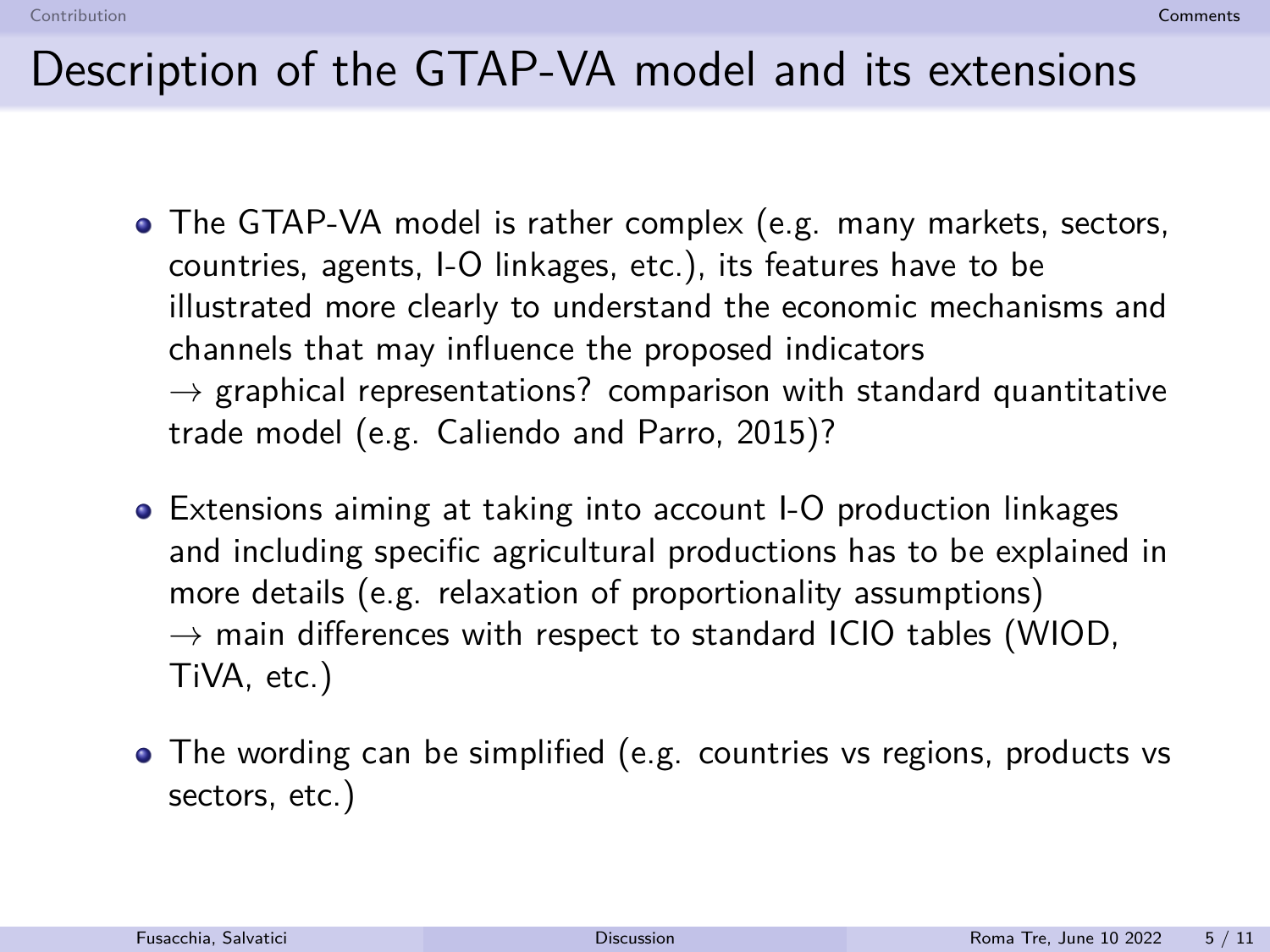[Contribution](#page-1-0) **[Comments](#page-3-0)** (Comments) and Comments (Comments) and Comments (Comments) and Comments (Comments (Comments

# Focus on the foreign inputs: value-added accounting (1)

- The foreign-originated component is very important for the analysis
- The three-terms decomposition (DVA  $+$  FVA  $+$  DDC) is incomplete and the labeling may be ambiguous they highlight that some trade flows are purely double-counted, as when intermedi-
- ative insering they be anning according to the Koopman et al. (2014) offer a more accurate breakdown/labeling  $\bullet$  The reception of al. (2014) once a more accurate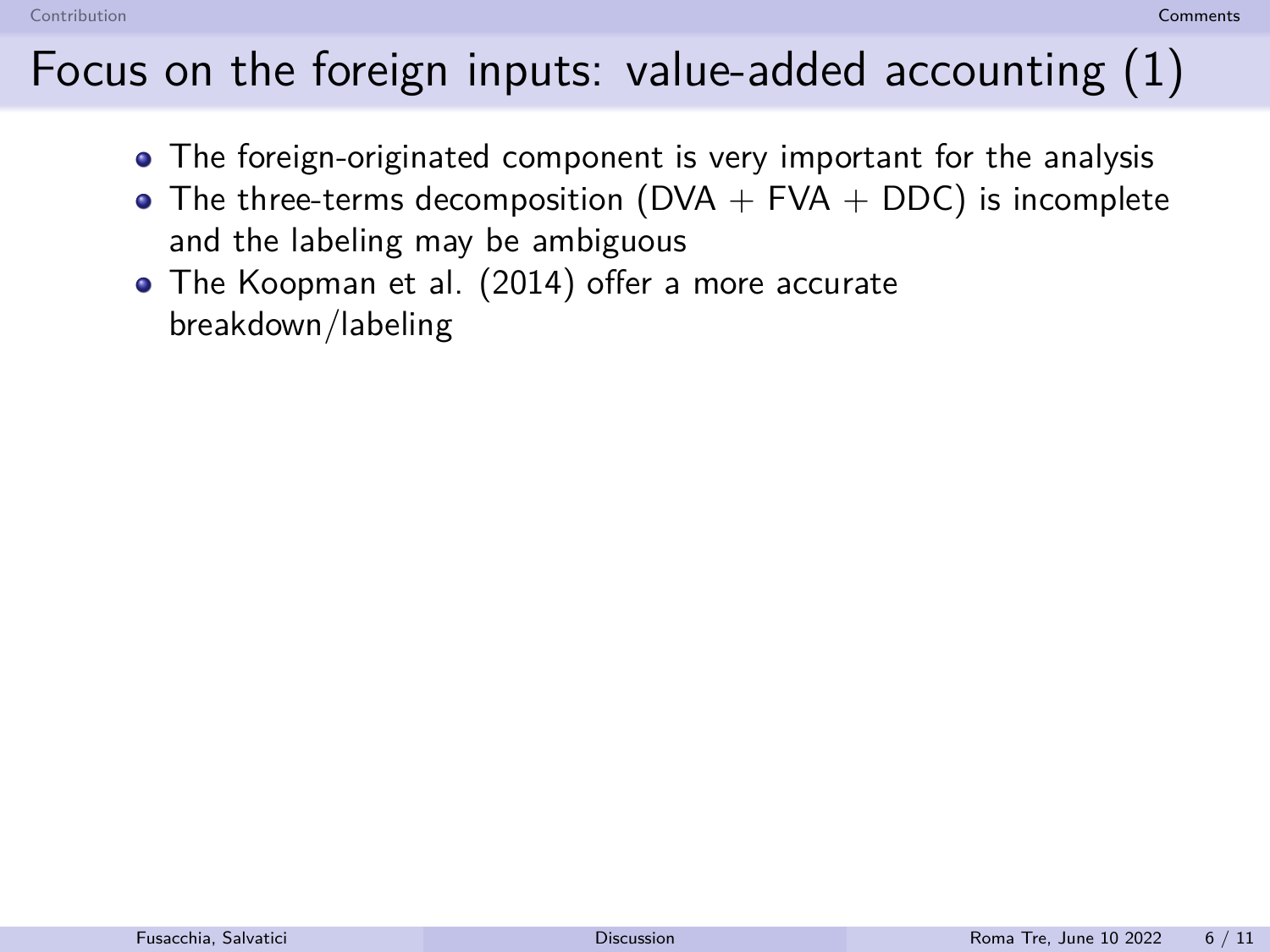[Contribution](#page-1-0) **[Comments](#page-3-0)** (Comments) and Comments (Comments) and Comments (Comments) and Comments (Comments (Comments

### Focus on the foreign inputs: value-added accounting (2)

Following Los and Timmer (2016) and Borin and Mancini (2019):



 $w$ here **L**<sup> $\neq$ </sup> = (**I** – **A**<sup> $\neq$ </sup>)<sup>-1</sup>

$$
A^{\not s}=\begin{bmatrix} A_{11} & A_{12} & \cdots & A_{1s} & \cdots & A_{1G} \\ \vdots & \vdots & \ddots & \vdots & \vdots & \vdots \\ 0 & 0 & \cdots & A_{ss} & \cdots & 0 \\ \vdots & \vdots & \vdots & \vdots & \ddots & \vdots \\ A_{G1} & A_{G2} & \cdots & A_{Gs} & \cdots & A_{GG} \end{bmatrix}
$$

$$
\text{note that } \textbf{L}_{ss}^{\cancel{s}} = (\textbf{I}-\textbf{A}_{ss})^{-1} = \textbf{LOC}_{ss}
$$

*.*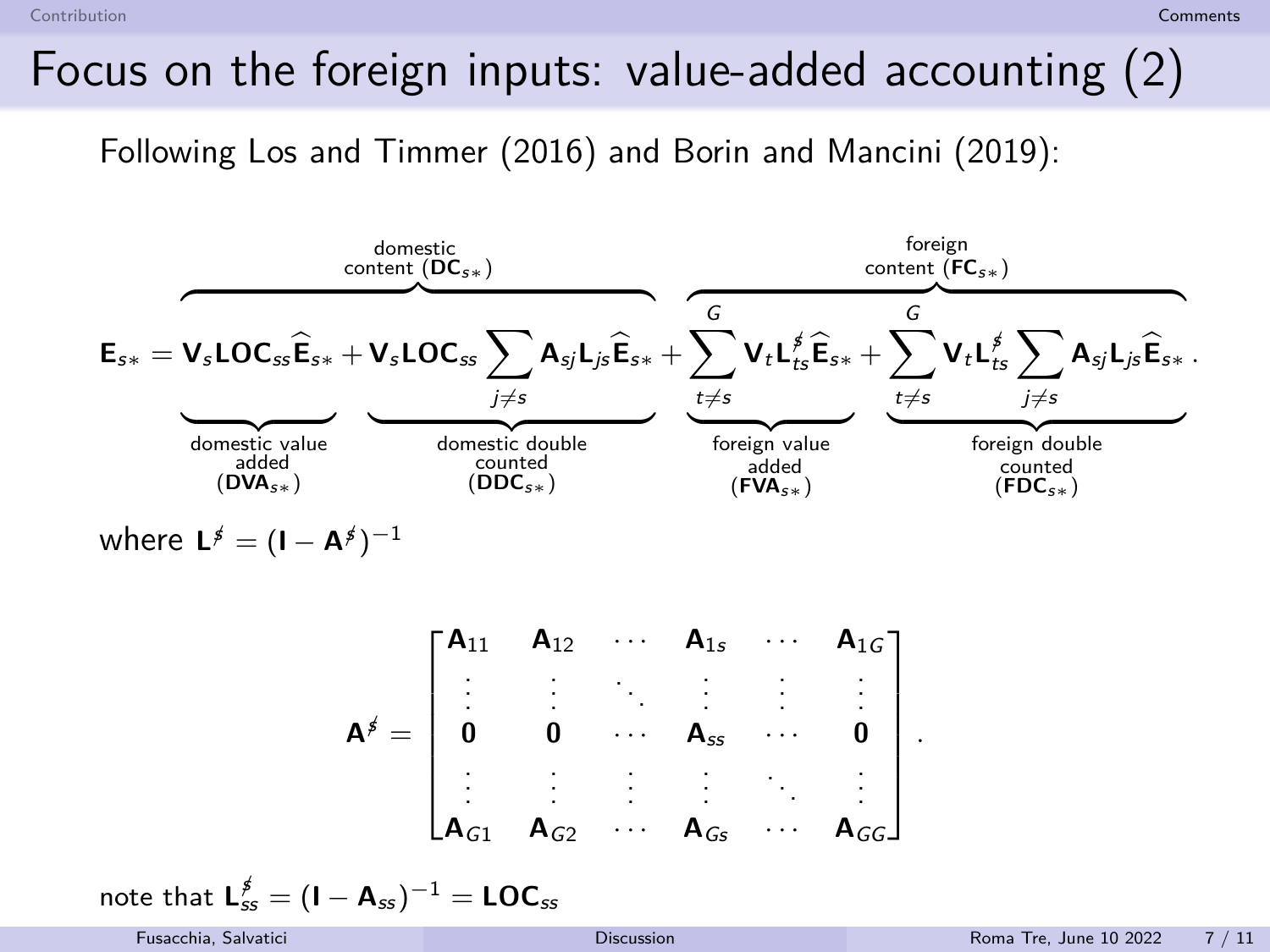#### Focus on the foreign inputs: empirical evidence

- Additional descriptive evidence on the foreign component is needed:  $\rightarrow$  validation of the ICIO framework used, e.g. showing that the breakdowns of sectoral exports are similar to those obtained with standard ICIO tables (WIOD, TiVA)
- More information on the FVA:  $\rightarrow$  sectors of origin (es. agriculture, energy, manufacturing, etc.), countries/regions of origin (EU vs extra-EU)
- derivation of an additional 'uniform tariff indicator' tailored to the foreign value-added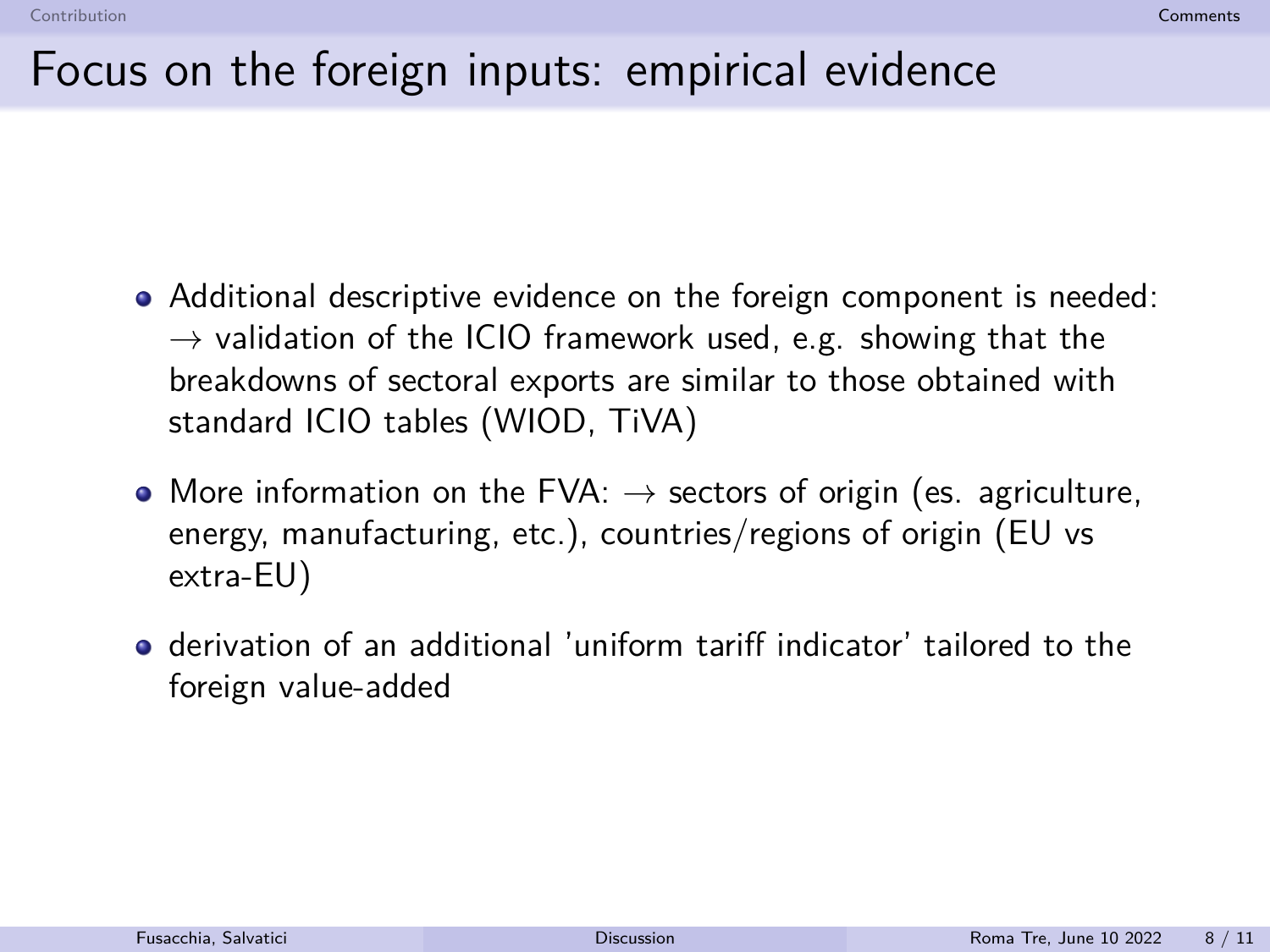#### [Contribution](#page-1-0) **[Comments](#page-3-0)** (Comments) and Comments (Comments) and Comments (Comments) and Comments (Comments (Comments

# Economic mechanisms behind the uniform-tariff export indicator

- The relationship between import tariffs and export performance of a specific sector is complex in a general equilibrium framework  $\rightarrow$  the EU context increases the complexity
- Many potential channels with opposite signs:

 $\rightarrow$  loss of competitiveness due to higher input prices ( $-$ , key for the proposed indicators);

 $\rightarrow$  substitution between domestic and foreign inputs (+, especially for DVA in exports);

 $\rightarrow$  trade diversion in other EU markets (+);

 $\rightarrow$  other GE adjustments (changes in relative prices, factor reallocation across sectors, factor prices variations, etc.);

- Additional evidence on the underlying mechanisms may be useful to validate the indicators:
- $\bullet \rightarrow e.g.$  showing the curve that relates the uniform-tariff with agri-exports (and the value-added components, e.g. DVA, direct-DVA, indirect-DVA, FVA).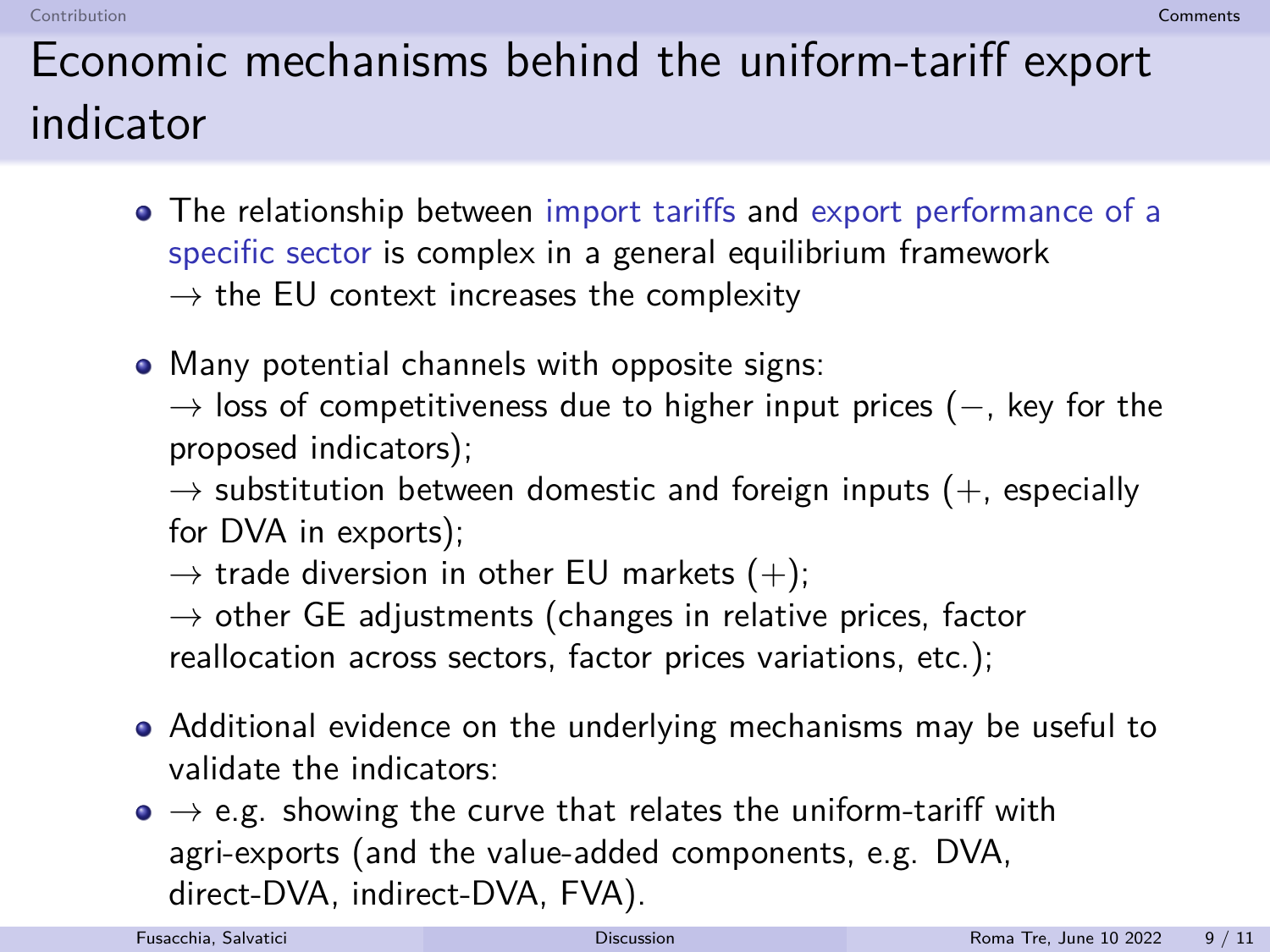#### Summary of the main comments

- The characteristic of the GTAP-VA model and its extensions should be set out more clearly
- Focus on the foreign component of exports: analytical indicators, descriptive evidence and simulation results
- Additional preliminary evidence and simulation results to prove that the propose indicators are suited to measure upstream protection